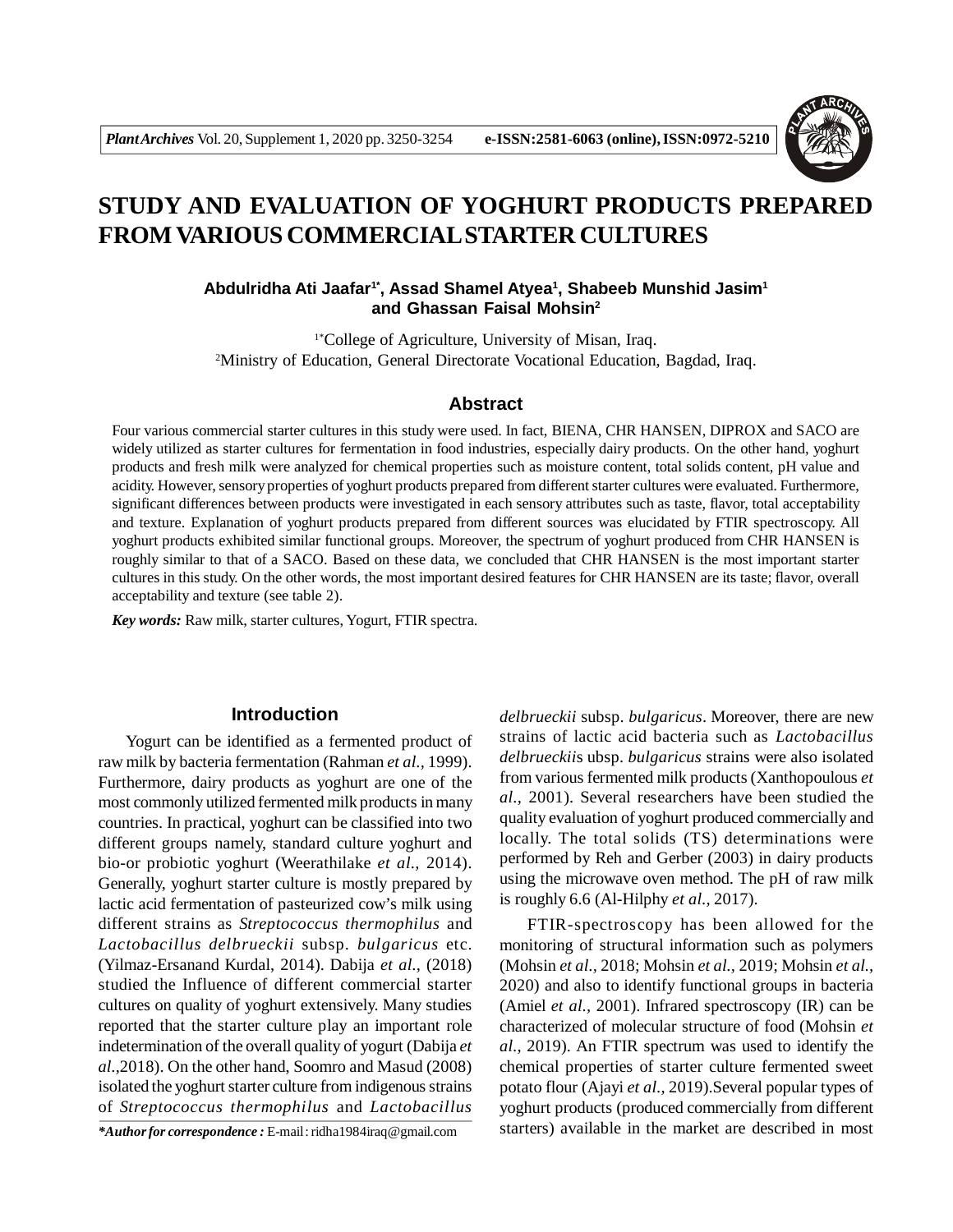studies. This paper aimed at investigating the specific fingerprints for the yoghurt products prepared from different starter cultures using Fourier transform infrared (FTIR) spectroscopy and also examination and comparison of chemical compounds present in the yoghurt products and raw milk.

## **Materials and Methods**

#### **Starter cultures**

Cow milk was provided by the College of Agriculture, University of Misan, BIENA was produced from Canada, CHR HANSEN was produced from Copenhagen, Denmark, DI PROX was produced from French, and SACO was produced from Italy.

#### **Preparation of sample**

The yoghurt was produced according to the method described by Tamine and Robinson (1999) with some modifications. Fresh milk was provided by the College of Agriculture, University of Misan. The raw cow's milk was pasteurized at 90°C for 5 min, and the pasteurized products were cooled to 43°C. Moreover, the products were inoculated with high concentrations of reactivated starter culture (each the four starter cultures contain *Lactobacillus bulgaricus* and *Streptococcus thermophilus*). However, fermentation process was maintained at 45ºC for 4huntil the pH level decreased to 4.5 and then the incubation was done. Finally, the yogurt product was cooled at 4°C and stored at the same temperature.

#### **Measurement of acidity**

Examination of titratable Acidity was measured by AOAC procedures (1975).

#### **Measurement of pH**

The pH of yoghurt and raw milk was recorded by using a digital pH meter (Jenway 3505).

## **Determination of moistures content**

The moisture content of the yogurt product and raw milk was determined using a digital moisture analyzer (WBA-110M).

## **Determination of total solids content**

The total solids content of a yoghurt and raw milk recalculated through the following equation: 100 - moisture content

## **Fourier Transform Infrared (FTIR) of starter cultures**

FTIR measurements were performed according to Mohsin *et al.*, (2019) with some modifications using a Shimaduz 8400S. MIR-spectra were collected at a resolution of  $4 \text{ cm}^{-1}$  in the range of 600- 4000cm<sup>-1</sup>. The measurements were done directly in the yoghurt products.

#### **Sensory evaluation**

The products were evaluated by eight judges using a sensory rating degree of 1-10.

## **Results and Discussion**

## **FTIR spectra of starter cultures**

Fig. 1 shows the FTIR spectra of yoghurt products prepared from different starter cultures. Yoghurts have been shown to possess broad peak stretching vibration of the OH group in the region of 3335 - 3284cm-1 due to the amount of hydroxyl groups in lactose. All samples show the absence of NH<sup>+</sup>or NH<sub>2</sub> stretching at 3082 cm  $\cdot$ <sup>1</sup>because it is hidden under the OH-shoulder (Mohsin *et al.,* 2018; Mohsin *et al.,* 2019; Mohsin *et al.,* 2020). Additionally, the group of  $\text{CH}_3$  and  $\text{CH}_2$  stretching peaks which is absorbed in the region of 2865 and 2950 cm<sup>-1</sup> respectively were observed. The regions between (1600- 1690) cm<sup>-1</sup> confirm the existence of  $\delta$  (N-H) or  $\mu$  (C-N) group for all samples as sharp peak. The IR spectrum of yoghurt produced from BIENA is roughly similar to the spectrum of DI PROX 2 in the absorption of the  $\delta$  (N-H) or  $\mu$  (C-N),  $\mu$  (C-N),  $\mu$  (C-N) and  $\delta$  (CH) which is absorbance at 1560-1541,1508,1473 and  $1458$  cm<sup>-1</sup> respectively.

However, the spectrum of yoghurt produced from CHR HANSEN was also very similar to that of a SACO. On the other hand, no absorption band which is characteristic of carbonyl or carboxyl group at region 1750-1700cm-1 was observed. Perhaps color of samples due to disappear of C=O stretching. A band can be assigned as COO stretching vibration at 1627 cm<sup>-1</sup>. Moreover, stretching band of the carboxylate (COO- ) absorption are overlapped with the  $(C=O, C=C, C=N)$ group at  $1627 \text{cm}^{-1}$  due to the amino acid is in a zwitterion (Mohsin *et al.,* 2019). Finally, all types of yoghurts show the presence of the hydroxyl group  $\nu$  (OH),  $\nu$  (CH<sub>3</sub>),  $\nu$ (CH<sub>2</sub>), *v*(C=O, C=N, C=C),*v* (COO<sup>-</sup>), δ (N-H), $\mu$  (C-N),  $v(C-O)$  and  $\delta$  (C-H). FTIR spectra does not detect the presence of NH<sup>+</sup> and C=O stretching at regions 3082  $cm<sup>-1</sup>$  and 1750  $cm<sup>-1</sup>$  respectively.

#### **Total solids content (TS)**

Total solids content of the yoghurt sample and cow milk are observed in (Table 1). However, chemical composition of fresh milk is very similar to that of the yoghurt. Changes in pH value and acidity of yoghurt sample are observed (see table 2). Moreover, the difference between the yoghurt and fresh milk in pH is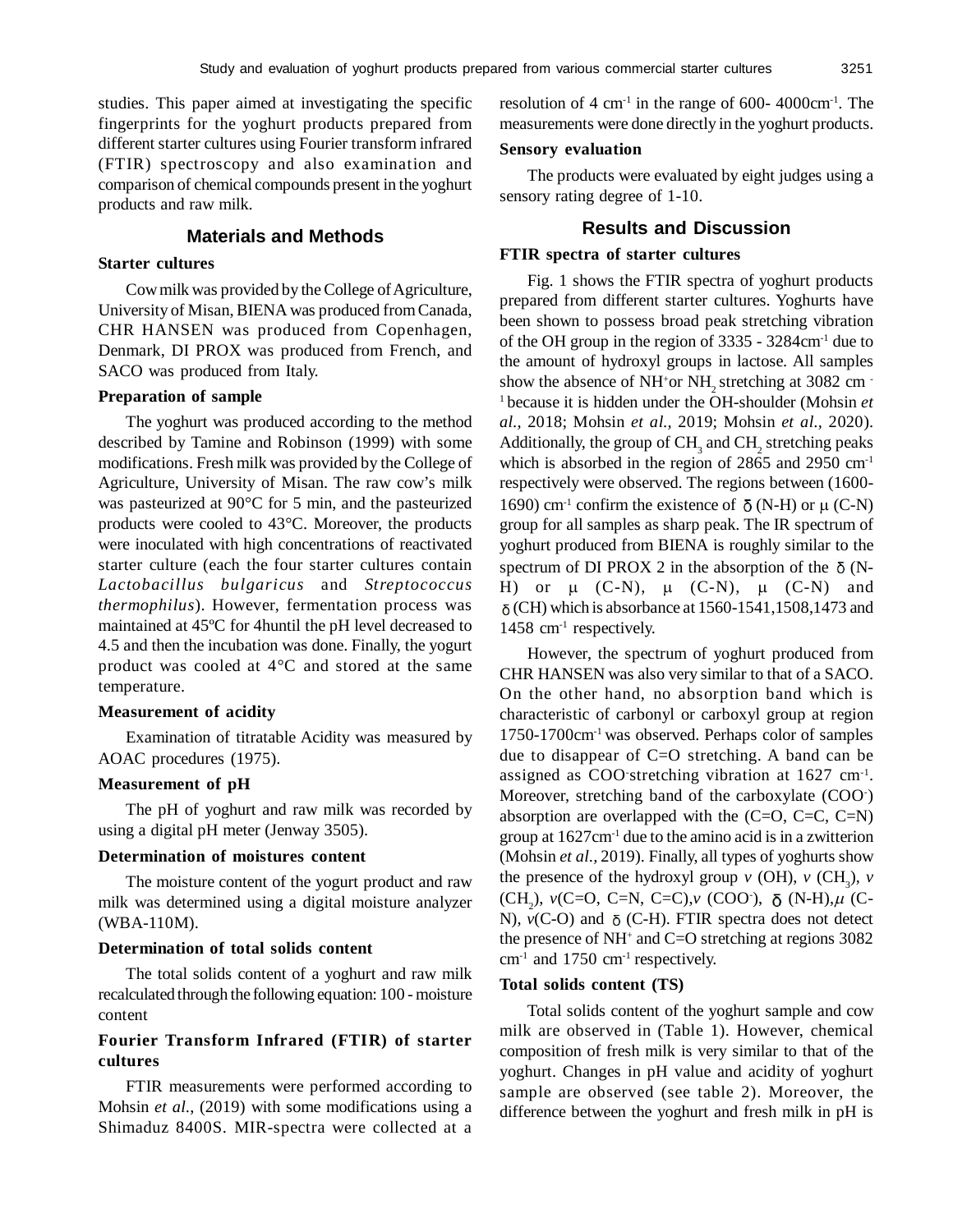

**Fig. 1:** Method for the production of yoghurt (based on Tamine and Robinson, 1999).

investigated. Generally, the chemical composition of all yoghurts produced from different starters is similar.

# **Sensory analyses**

Effect of yoghurt products prepared from different starter cultures on the sensory features was studied. Sensory evaluation was achieved by eight judges (for evaluating product acceptability) with sensory experience evaluated the yoghurt products (laboratory technicians from College of Agriculture, University of Misan) for taste, flavor, texture and overall acceptability. In practical, sensory properties were used to evaluate distinctions among the four sorts of yoghurt products. However, sensory analyses of different yoghurt products included evaluation of taste, flavor, overall acceptability and texture (see table 3). Additionally, the average score of sensory properties of yoghurt produced from CHR- HANSEN is higher in comparison to other yoghurts. Furthermore, the mean score of sensory attributes as overall acceptability, flavor, taste and texture of yoghurt samples as affected by total solids content (TS) are summarized in table 3. It is suggested that the chemical composition of yoghurt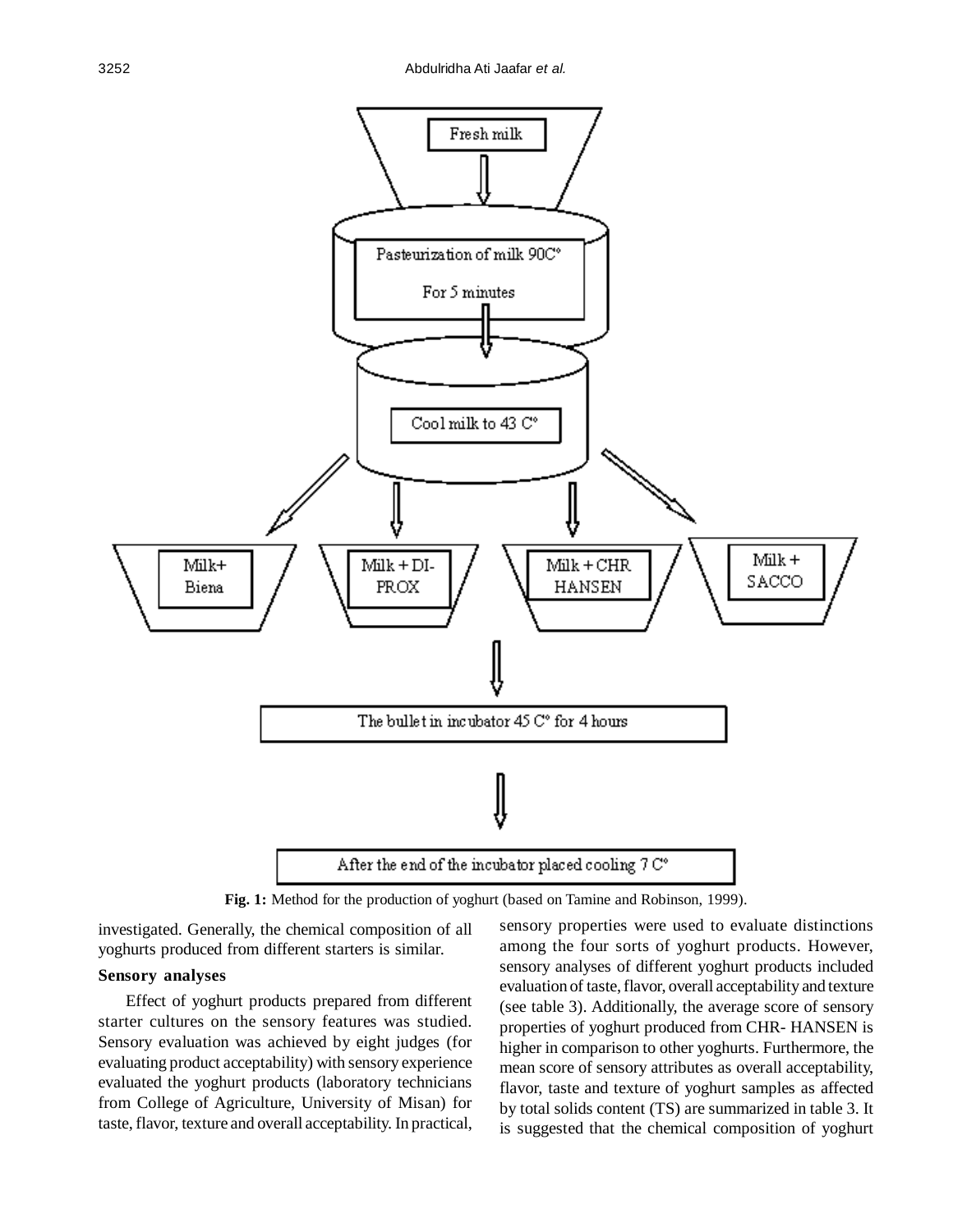

**Fig. 2:** FTIR spectra of yoghurt products prepared from different starter cultures: (a) BIENA, (b) CHR HANSEN, (c) DI PROX 2, (d) SACO.

**Table 1**: FTIR band assignment of yoghurt products prepared from different sources according to (Mohsin et al, 2018; Mohsin et al, 2019; Mohsin et al, 2020). Existent: "+", intensity: b-broad, sh-sharp, m-middle, w-weak.

| Position / cm <sup>-1</sup> | <b>Modes</b>                                                                            | <b>BIENA</b>   | <b>CHR</b><br><b>HANSEN</b> | <b>DI PROX 2</b> | <b>SACO</b>    |  |  |  |
|-----------------------------|-----------------------------------------------------------------------------------------|----------------|-----------------------------|------------------|----------------|--|--|--|
| 3335-3284                   | $\overline{\text{O-H}}_{\underline{\text{stretching}}}$                                 | $+{\bf b}$     | $+b$                        | $b+$             | $b+$           |  |  |  |
| ~2965                       | $\overline{\text{CH}}_{\underline{\text{3stretching}}}$                                 | $+m$           | $+W$                        | $m+$             | W <sup>+</sup> |  |  |  |
| $-2950$                     | $\overline{\text{CH}}_{\underline{\text{2stretching}}}_{\underline{\text{2stretching}}$ | $+m$           | W <sup>+</sup>              | $m+$             | W <sup>+</sup> |  |  |  |
| 1627                        | $\overline{(C=O, C=C, C=N)}$ <sub>stretching</sub>                                      | $+{\bf b}$     | $+b$                        | $b+$             | $b+$           |  |  |  |
| 1560-1541                   | N-H <sub>deformation</sub> or C-N <sub>stretching</sub>                                 | $+sh$          | $+W$                        | $sh+$            | W <sup>+</sup> |  |  |  |
| 1508                        | $\overline{C}\text{-}\underline{N}_{\underline{\text{stretching}}}$                     | $+sh$          | W <sup>+</sup>              | $sh+$            | W <sup>+</sup> |  |  |  |
| 1473                        | $\mathrm{\bar{C}\bar{H}}_{\underline{\text{bending}}}$                                  | sh+            | W <sup>+</sup>              | $sh+$            | W <sup>+</sup> |  |  |  |
| 1458                        | $\mathrm{\tilde{C}\textbf{H}_{bending}}$                                                | $sh+$          | W <sup>+</sup>              | $sh+$            | W <sup>+</sup> |  |  |  |
| 1338                        | $\overline{C\text{-}N}_{\text{stretching.}}$                                            | W <sup>+</sup> | W <sup>+</sup>              | W <sup>+</sup>   | W <sup>+</sup> |  |  |  |
| 1271                        | $\overline{C}$ - $\frac{N}{\text{stretching}}$                                          | $m+$           | $m+$                        | $m+$             | $m+$           |  |  |  |
| 1232                        | $\overline{C}\text{-}N_{\underline{\text{stretching}}}$                                 | $m+$           | $m+$                        | m+               | $m+$           |  |  |  |
| 1160                        | $\overline{C}\text{-}\underline{O}_{\underline{\text{stretching}}}$                     | $m+$           | $m+$                        | m+               | $m+$           |  |  |  |
| 1041-1076                   | $\overline{C}$ -O <sub>stretching</sub>                                                 | $m+$           | $m+$                        | $m+$             | $m+$           |  |  |  |
| 991                         | $\overline{\text{C-}}\text{H}_{\text{bending}}$                                         | W <sup>+</sup> | W <sup>+</sup>              | W <sup>+</sup>   | W <sup>+</sup> |  |  |  |
| 686-634                     | $\overset{\textstyle\frown}{\mathbf{C}}\text{-}\mathbf{H}_{\text{bending}}$             | $+b$           | $+b$                        | b+               | $b+$           |  |  |  |

more sensory attributes is used to describe taste, texture, total acceptability and flavor. To characterize the sensory influence of different starters can be demonstrated in Fig. 3 as following: 29.23% CHR-HANSEN, 26.15% SACCO, and 23.08 DI-PROX and 21.54% BIENA. In general, the sensory properties of yoghurt produced from CHR-HANSEN are higher than that of SACCO. On the other words, the results indicated that the CHR- HANSEN is the best starter culture for fermentation. Dabija et al (2018) have been concluded that the selection criteria for the best starter culture that could be applied in the industrial process for yogurt and other dairy products.

# **Conclusion**

product play an important role in the appearance of sensory qualities. In fact, the yoghurt prepared from CHR-HANSEN appears the highest levels of sensory properties (higher score) in comparison to other products. All sensory analyses were done in triplicate.

The best starter culture has been shown to possess

The sensory properties and chemical compounds of yoghurt were compared with fresh milk. Total solids content (TS) of cow milk is very similar to that of the yoghurt samples. All types of yoghurt products prepared from different starter cultures exhibited the presence of *v* (OH), *v* (CH<sub>3</sub>), *v* (CH<sub>2</sub>), *v*(C=O, C=N, C=C), *v* (COO-),  $\delta$  (N-H),  $\mu$  (C-N),  $\nu$ (C-O) and  $\delta$  (C-H). On the other